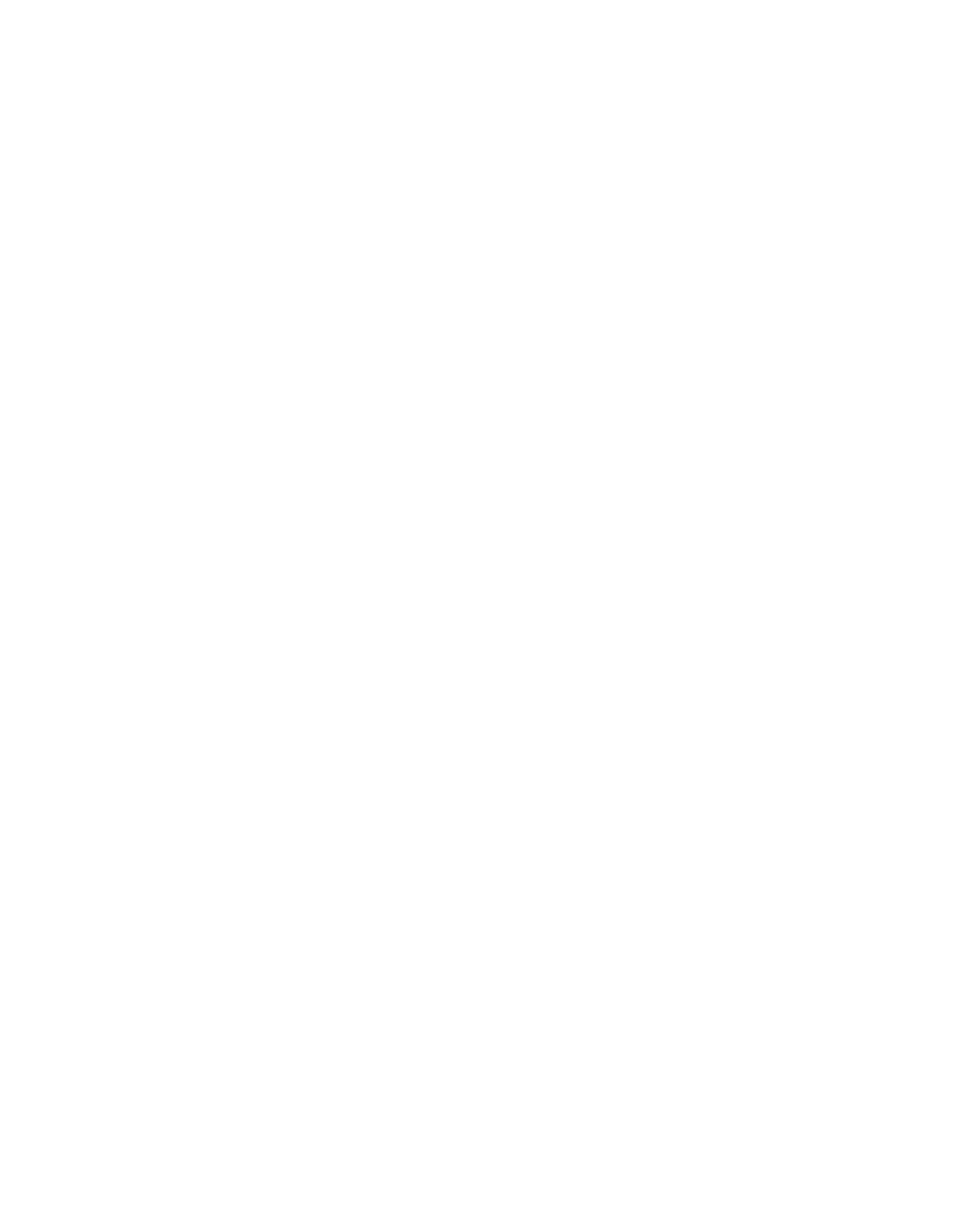## **Technical Support**

Should you require support, please consult your printed documentation or our website [www.metone.com](http://www.metone.com/) to resolve your problem. If you are still experiencing difficulty, you may contact a Technical Service representative during normal business hours;

Monday – Friday 7:00 a.m. to 4:00 p.m. Pacific Time.

- Voice: (541) 471-7111
	- Fax: (541) 471-7116
- E-Mail: service@metone.com
	- Mail: Technical Services Department Met One Instruments, Inc. 1600 NW Washington Blvd Grants Pass, OR 97526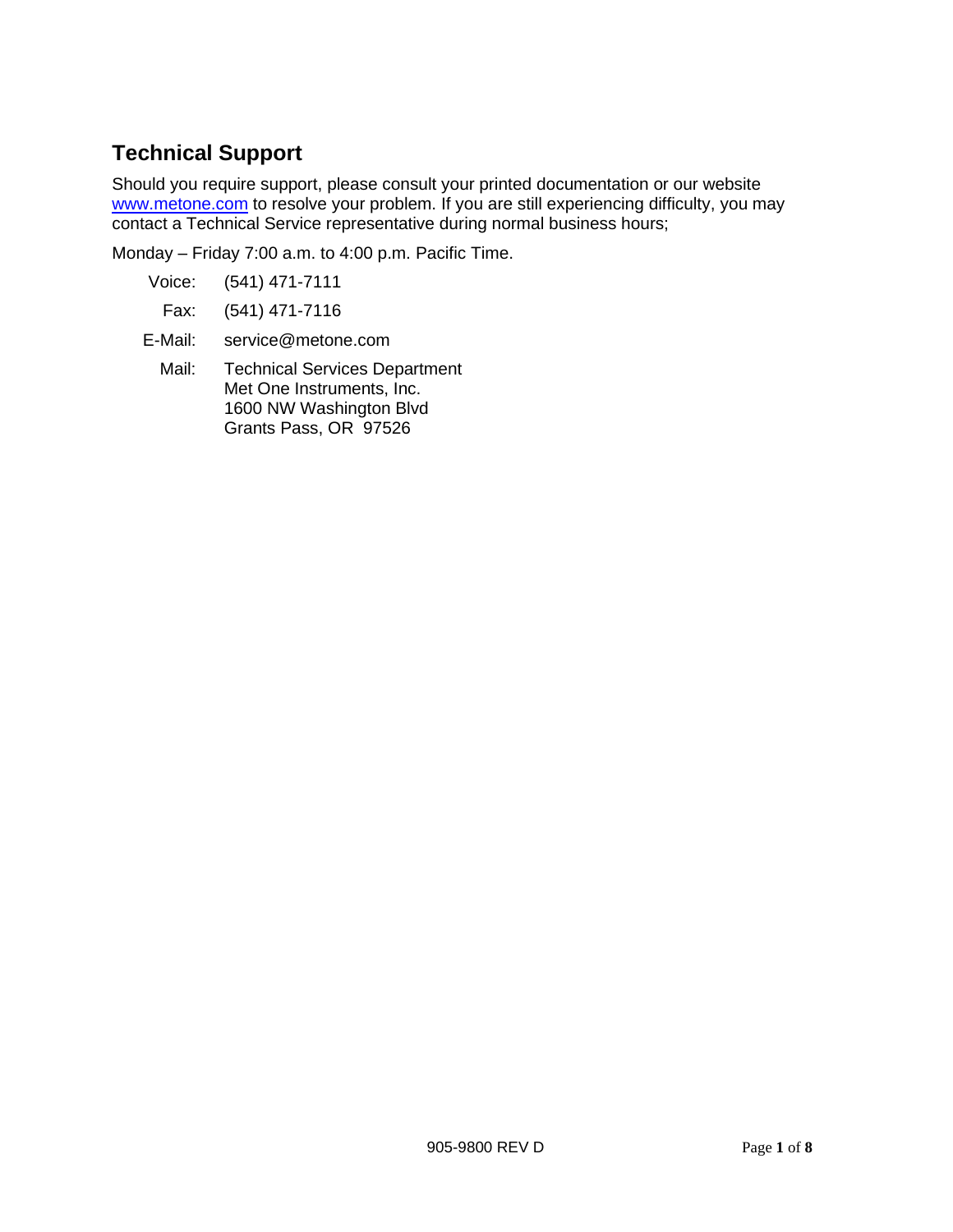# **Table of Contents**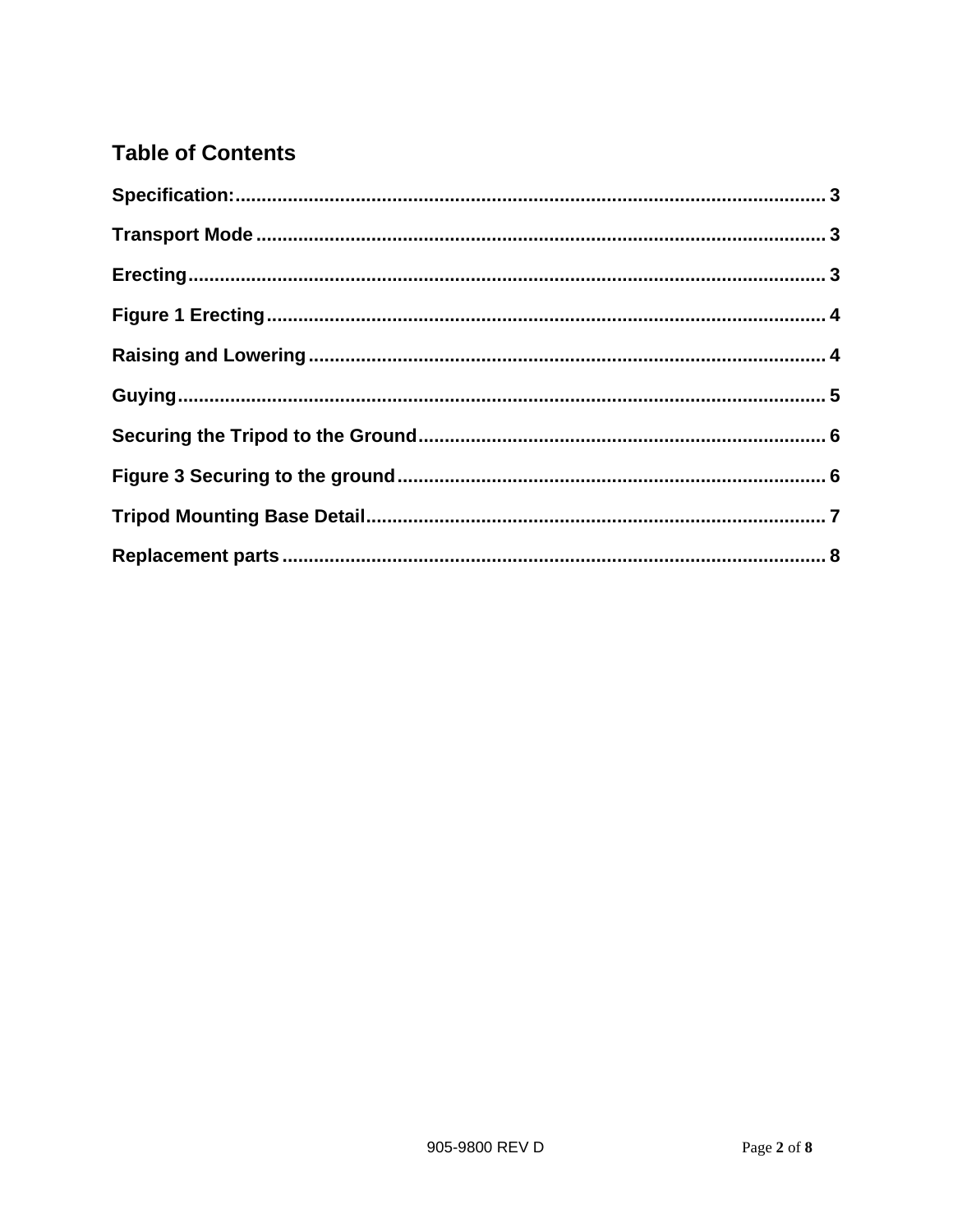### MODEL 905 TRIPOD OPERATION MANUAL

The Model 905 is a lightweight collapsible tripod designed for rapid deployment and retrieval. It can be easily transported and erected by a single person. It is intended to support a complement of weather or atmospheric instrumentation weighting up to 15 pounds at winds up to 90 mph.

### <span id="page-4-0"></span>Specification:

| Weight              | 15 pounds                                                                                                                                      |
|---------------------|------------------------------------------------------------------------------------------------------------------------------------------------|
| Collapsed length    | 48 inches                                                                                                                                      |
| Erected height      | 6 feet or telescoping to 10 feet. Unit is provided<br>with guy cables when mast is erected to 10 feet<br>height.                               |
| Instrument mounting | Top of mast is same diameter as $\frac{3}{4}$ inch water<br>pipe, to fit most cross arm clasps. All other<br>members are 1-5/16 inch diameter. |
| Materials           | Stainless steel or epoxy painted aluminum.                                                                                                     |

### <span id="page-4-1"></span>Transport Mode

When collapsed, the tripod legs are folded upward. The stainless steel release pins are replaced in their holes to prevent loss. The mast is telescoped inward and retained by the long stainless steel release pin. In this mode the overall length is 48 inches and the overall diameter is 9 inches. The guy cables are normally removed in this mode to make handling easier. Place them in the plastic bags provided to avoid tangling and damage.

### <span id="page-4-2"></span>**Erecting**

See Figure 1. This is usually easier if the tripod is placed upside down. Remove one of the stainless steel pins and pivot the leg until the tongue bottoms between the two plates on the hub; then reinsert the release pin. Repeat for the remaining two legs. Turn the tripod right side up and stand it on its legs.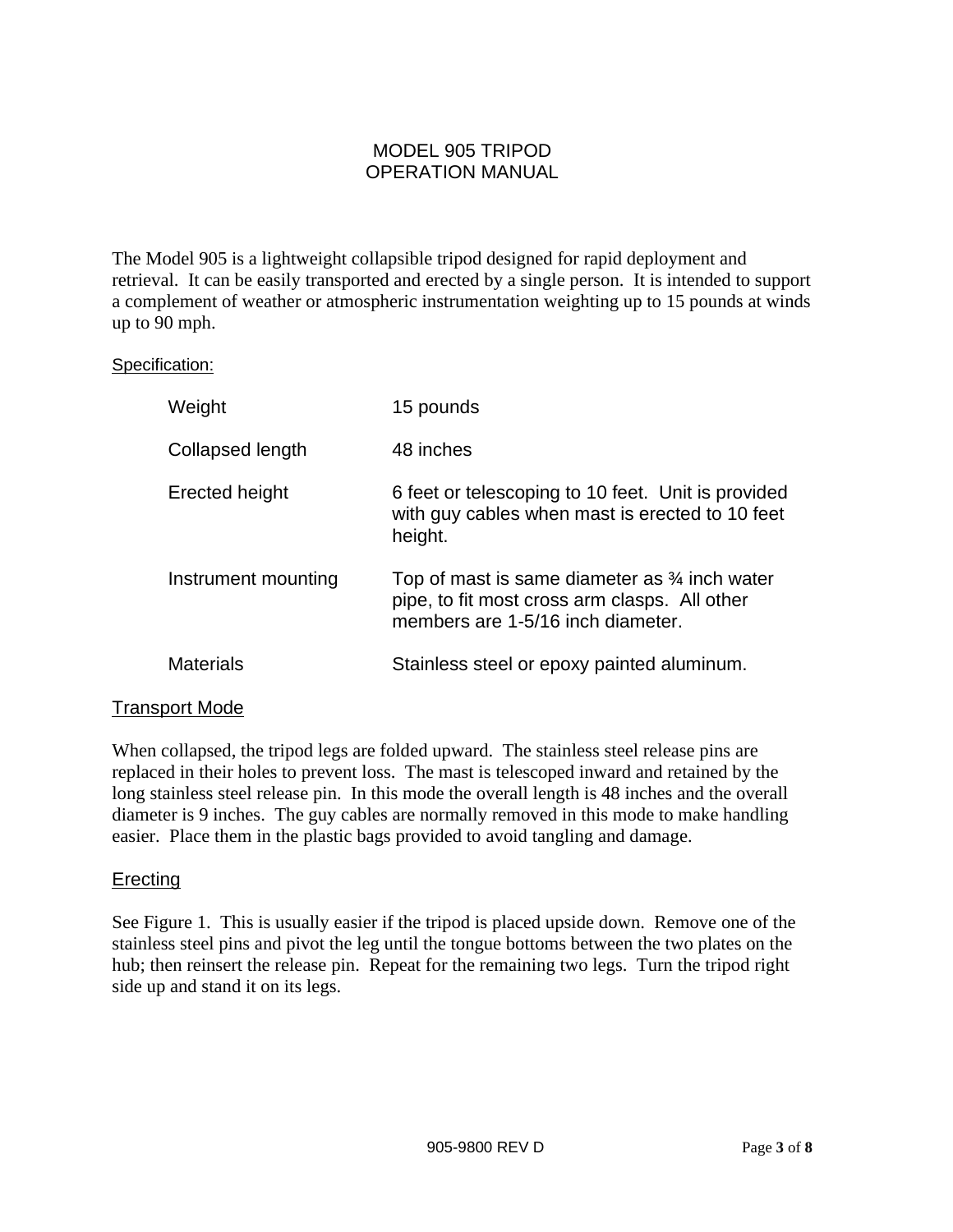

### <span id="page-5-1"></span><span id="page-5-0"></span>Raising and Lowering

At the 6-foot height, the mast release pin will always remain in place to ensure North orientation. If the 10-foot height is being used, note that the telescoping section has two aligned holes, one at the top and one further down. Any alignment made with the mast at six feet will be maintained when the mast is elevated to 10 feet if these holes are used. To raise the mast, simply remove the pin, slide the mast up until the upper set of holes align and repin.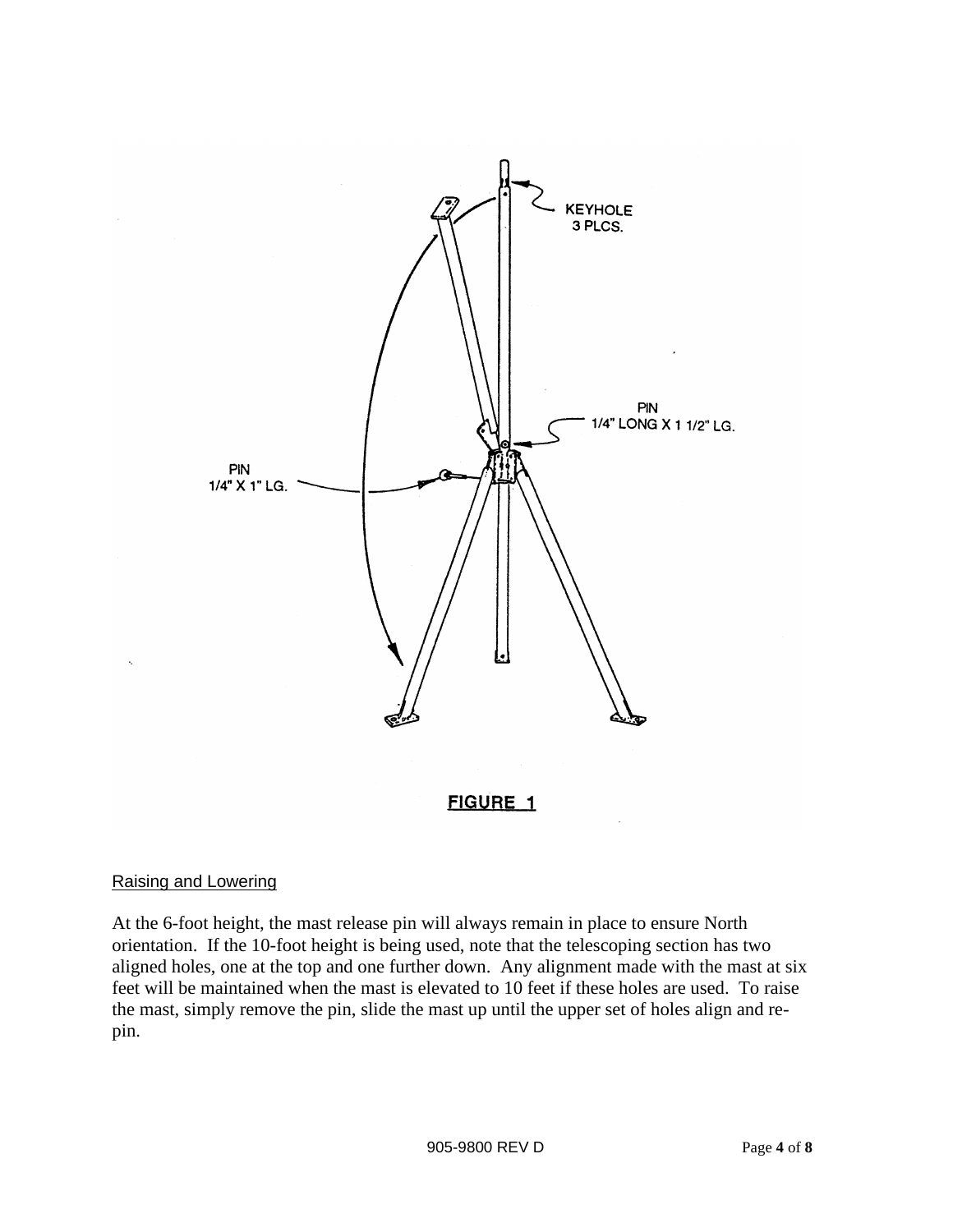### <span id="page-6-0"></span>**Guying**

At the 6-foot height, guy cables are not required. At 10 feet the guy cables should be used. To install the guy cables, simply slip the ball end of the cable into one of the holes at the top of the mast, bring the cable down through the slot at the bottom of the hole. See Figure 2. Open the latch at the bottom of the cable and insert the hook into the slit at the bottom of the appropriate leg. Repeat for all three legs. Do not close the latches at the lower ends of the cables until all three cables are attached. To lower the mast, it is necessary to first release all three latches. The guy cables are spring loaded and should never require adjustment.



Figure 2 Guying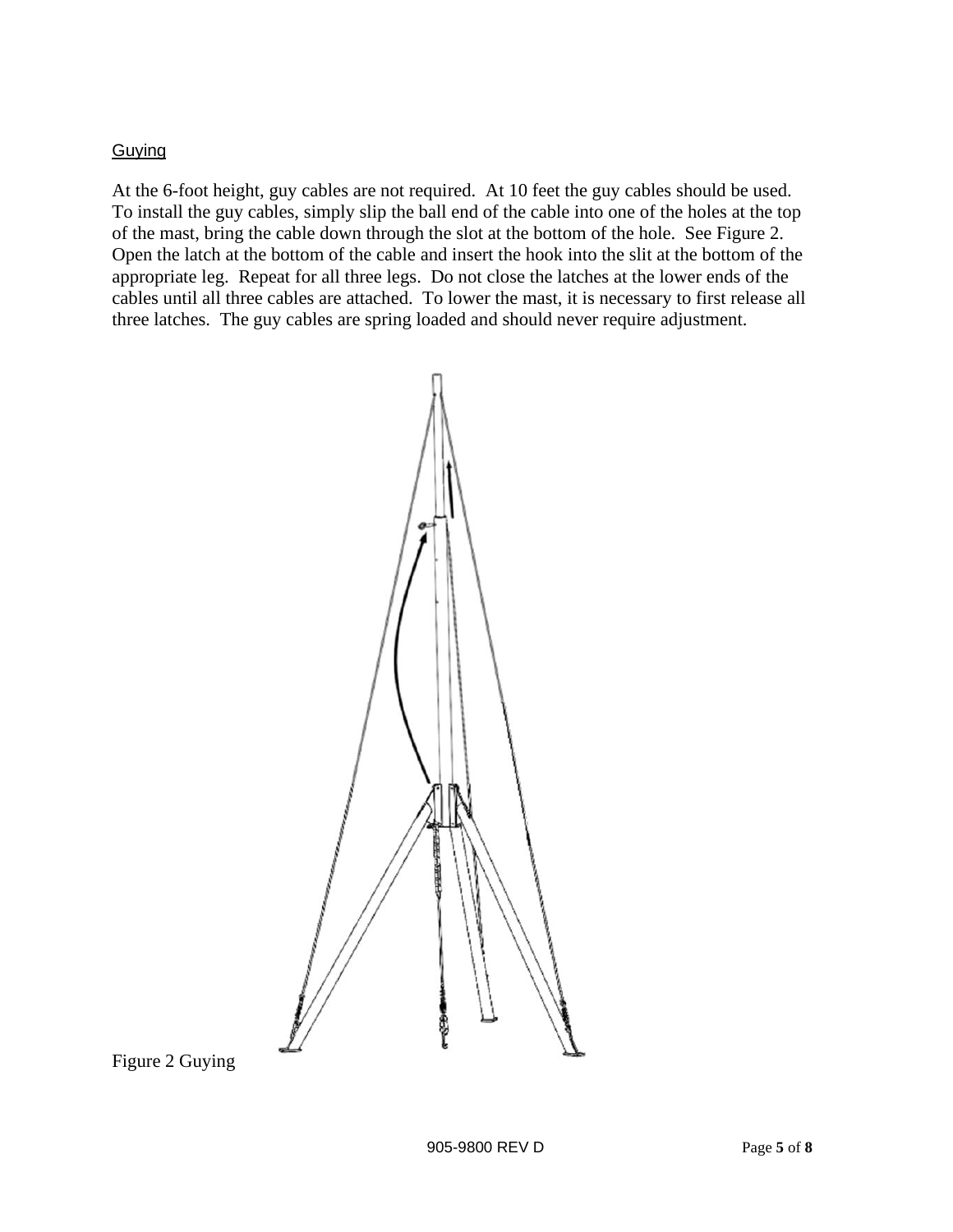### <span id="page-7-0"></span>Securing the Tripod to the Ground

The unit will free stand in no-wind conditions. In wind up to 30 mph, the center tether may be used. See Figure 3.



<span id="page-7-1"></span>The auger is intended for use in firm soil. If the terrain is soft (i.e. sand or snow) the tether can be attached to a buried plate. The tether is supplied with an eyebolt, which may be fastened to a piece of plywood, sheet metal, or other convenient material, then buried. If the legs sink into soft terrain, likewise attach a piece of wide flat material to each leg with a bolt through each foot. Foot pads do not get buried.

The unit can also be staked to firm soil with steel re-bar stakes at each foot.

In winds over 30 mph the unit should be bolted or lag screwed to a solid deck. Holes are provided in the feet for this purpose.

If properly secured to a solid deck and with the guy wires in place, the unit will withstand 90 mph winds.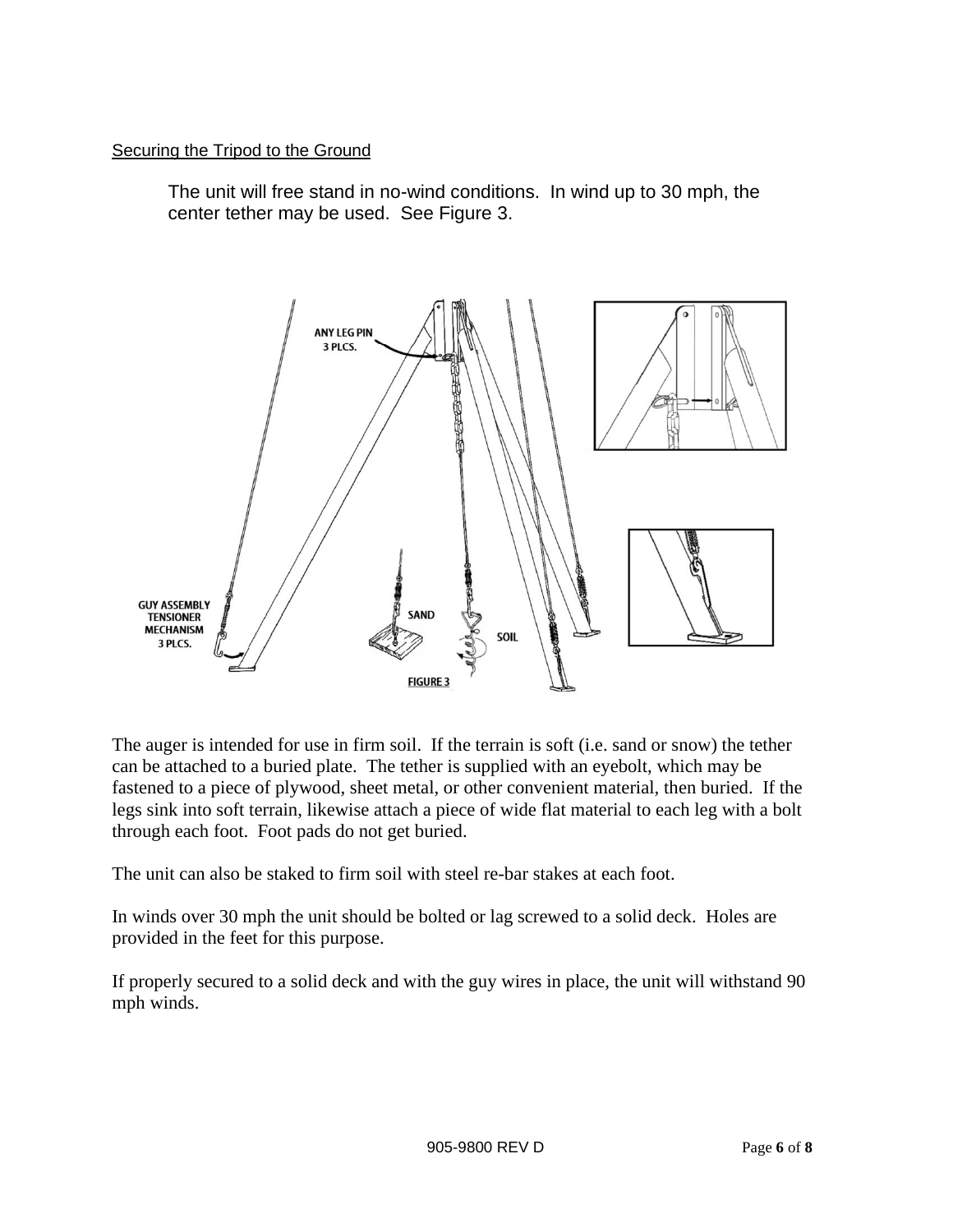### <span id="page-8-0"></span>Tripod Mounting Base Detail



**Note**: The radius dimension does have some tolerance to it as the legs on the tripod can shift out or in about 3/16 of an inch while in installation.